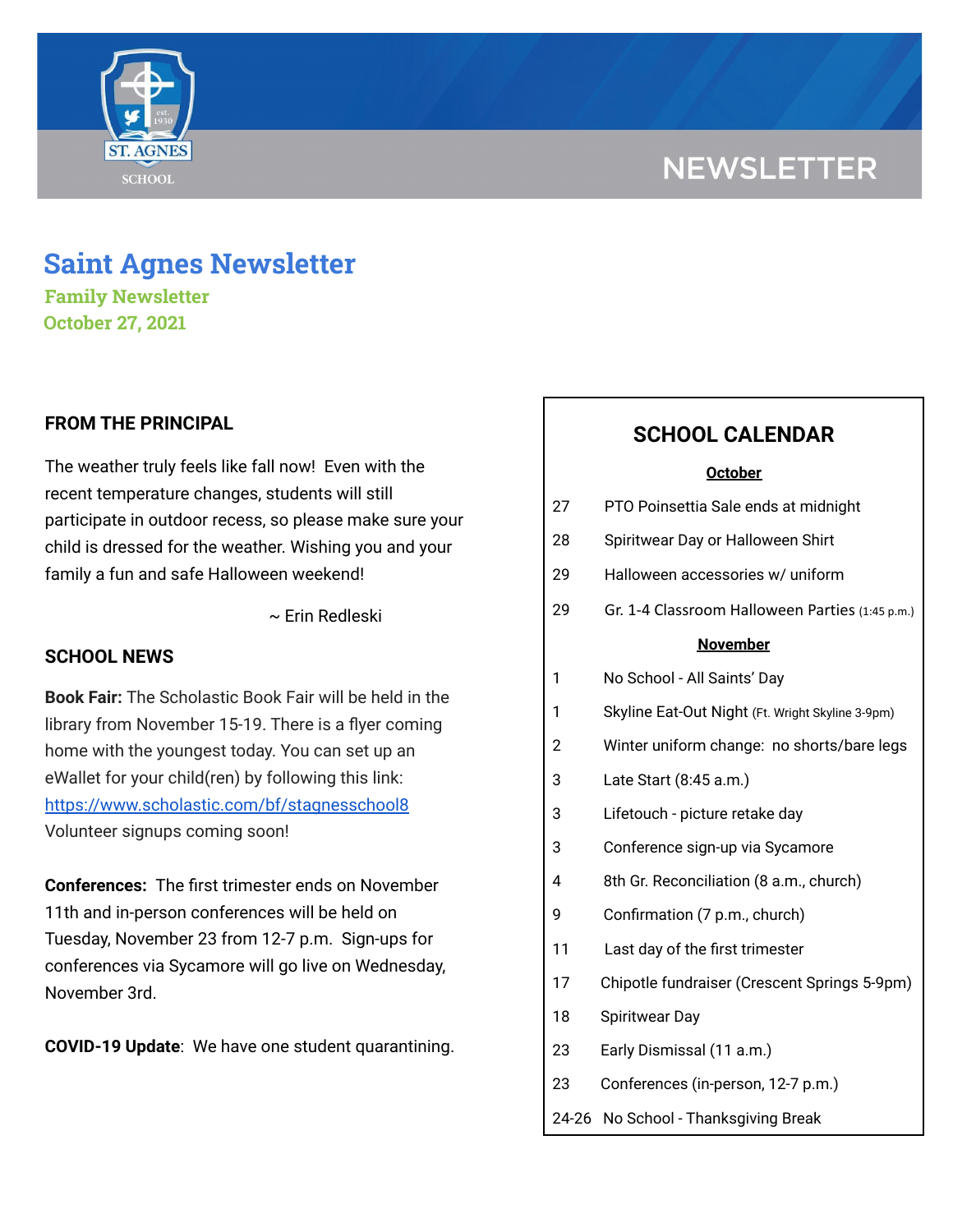**Lifetouch School Pictures:** Just a reminder that Lifetouch will return on Wednesday, November 3rd for picture re-takes. Students that were absent on the original picture day or need a re-take may come to school out-of-uniform for pictures.

## **PARISH**

**Sacrament DVDs:** Sacrament DVDs from the last two years are available from Ron Lawson. Cost is \$20. He has First communion from August, 2020 and May, 2021. He also has Confirmation from November, 2019. Contact Anita Dunn adunn@saintagnes.com if interested.

**Prepare for Advent Family Night**: Saint Agnes Church will be hosting an Advent family night on November 18th from 7-8:30 in Murphy Hall. Families will be able to make an Advent Wreath to help them prepare for the Christ Child's birth. We will learn about Advent, pray together and enjoy fellowship as we snack and craft our Advent reminder. Child friendly crafts will also be available. Cost of materials is \$10.00 per family. Registration required. Contact Anita Dunn adunn@saintagnes.com

### **PTO**

Poinsettia Sale: The St. Agnes PTO Holiday Plant Sale ends at midnight this Wednesday, October 27<sup>th</sup>! Please help support our school by purchasing the various festive and unique items like poinsettias, winter berry plants, amaryllis bulbs and holiday scented candles! Once all of the orders are submitted, we will be given an delivery date, which is to occur either the week prior to, or following Thanksgiving – just in time for you to decorate for the Christmas season! Details for our Delivery Day will be provided to you in early November.

If you have misplaced the original email with your family's unique selling link please follow these directions: Visit [www.fundraiseit.org](http://www.fundraiseit.org/)

Click on the green Online Shopping button

Enter your last name, and "Family" for the first name, along with "St. Agnes" for the organization (be sure to capitalize the "F" in Family, and the "S" and "A" in St. Agnes).

Click Search and select your student.

Enter your email address to receive a link to your student's Online Store and to share with family and friends.

If you have any questions, please reach out to Laura Mauller (PTO) at 513-290-3503

### **Mission Statement of Saint Agnes School**

Saint Agnes School exists to provide excellence in Catholic education while inspiring and empowering our students to live the Gospel message of Jesus Christ. As compassionate and faithful Christians, we continue to pursue our spiritual journey, achieve our highest academic potential, and be stewards of the Catholic faith to others.